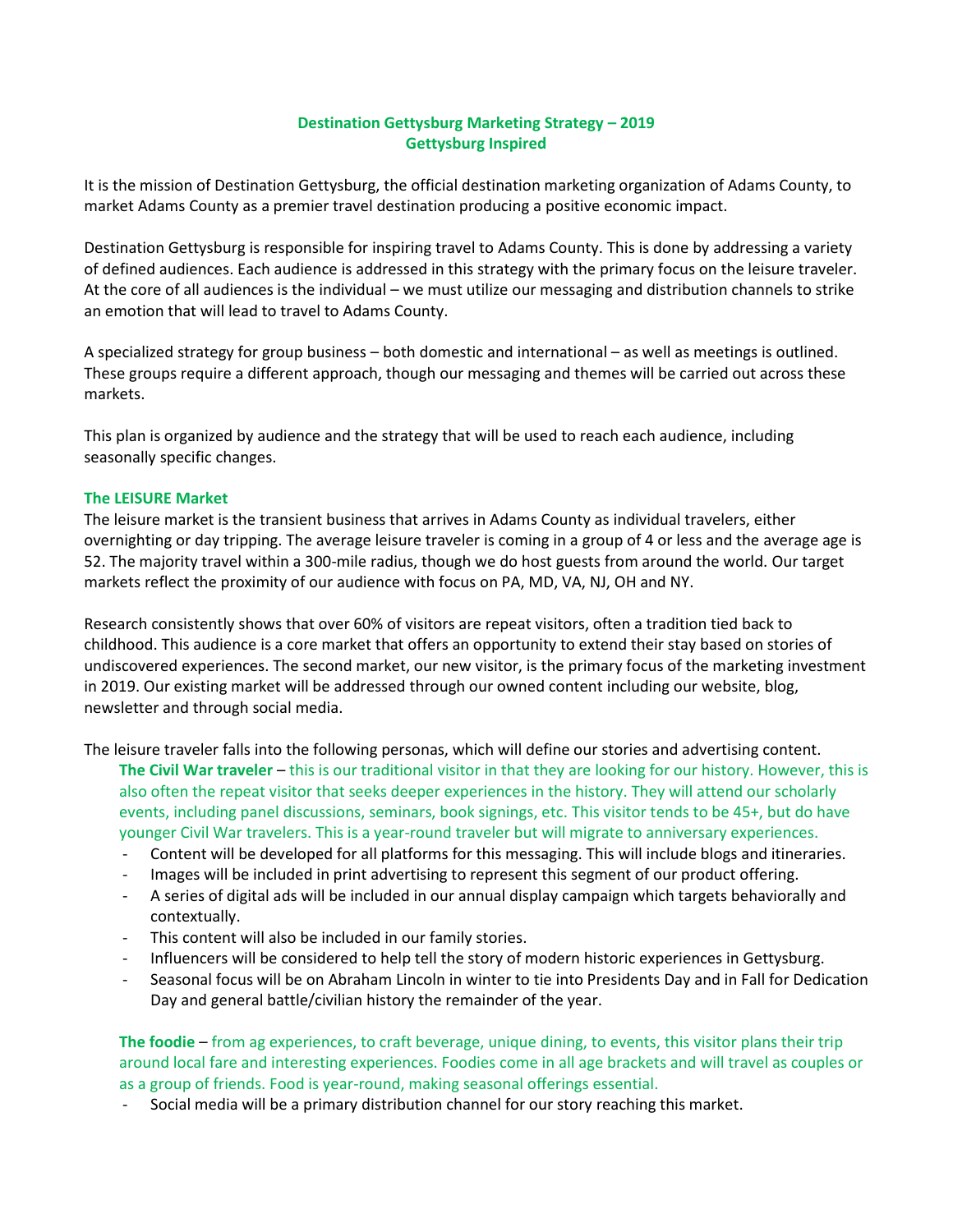- A variety of list blogs will be developed to help create short food trails that can be promoted throughout the year and that members will also have the ability to use as content.
- Video components will be incorporated into the storytelling for this segment. Boosted social posts of videos will assist with reach and engagement.
- Digital campaigns will include content for this segment
- An influencer campaign will be incorporated into reaching this segment.
- The Adams County Pour Tour will be a component of our marketing to this segment.

**The family** – the 2017 California University of PA Intercept Study notes that 34.4% of leisure visitors are traveling with at least one child. Gettysburg is a traditional destination for families who wish to share the history of our country. These are both intergenerational experiences as well as immediate unit families. Primary season for travel is summer vacation, though school holidays are a great tie in. They are looking for a mix of history, agriculture and family connection. Kids are much more hands-on and look for engaging experiences. Technology is a plus, though some parents want the kids to disconnect.

- A more traditional approach will help support this segment. This will include print and radio advertising that will run April through September.
- A digital campaign will deploy in April and run through September focusing on family travel.
- Intergenerational travel will be a focus through images and stories for this segment.
- The Li'l Lincoln Li'l Lincoln is similar in concept to Flat Stanley. With Li'l Lincoln, we will be encouraging visitors to print the president and bring him along for some fun pics that they can post socially to share their #GettysburgInspired experiences with friends and family. The idea is to generate more reach for our destination on platforms such as Instagram and Facebook.

**GO TO OUR WEBSITE** DestinationGettysburg.com AND DOWNLOAD YOUR FREE DIY LTL LINCOLN TO CUT OUT AND TAKE ALONG WITH YOU AS YOU EXPERIENCE **GETTYSBURG. MOVE OVER. FLAT STANLEY!** 



Additional ideas include a life-size Li'l Lincoln for in market promotion. Li'l Lincoln will be available for download at [www.destinationgettysburg.com.](http://www.destinationgettysburg.com/) This is the perfect family interaction experience. A contest may be incorporated into this story.

**The outdoor enthusiast** – ready to take on any outdoor adventure, Gettysburg and Adams County offers this group a soft-rec experience as a primary driver. The outdoor enthusiast is inclined to check out a few history experiences while they are in the area. This will be more of our 25-45 age group. These are primarily couples and males. This traveler can be broken into two groups – winter lovers and warm weather experiences. Additional attention will be given to the Appalachian Trail and State Park options in the region.

- Social media will be a primary distribution channel for our story reaching this market.
- Blogs will be updated and developed to help promote these experiences.
- Digital campaigns will include content for this segment

For all segments, our content will have a seasonal direction with the primary divisions of January through March for winter stories, April through Memorial Day for spring stories, summer will kick off with Memorial Day and run through Labor Day, extending longer if the weather dictates. Fall will be in high gear through Remembrance Day. Holiday promotions will begin before Thanksgiving and run through the end of the year. With the flexibility of social media, these story segments will be based on weather and related issues. However, digital advertising will stay true to these breaks. Our family content from a paid standpoint will start in market in April and run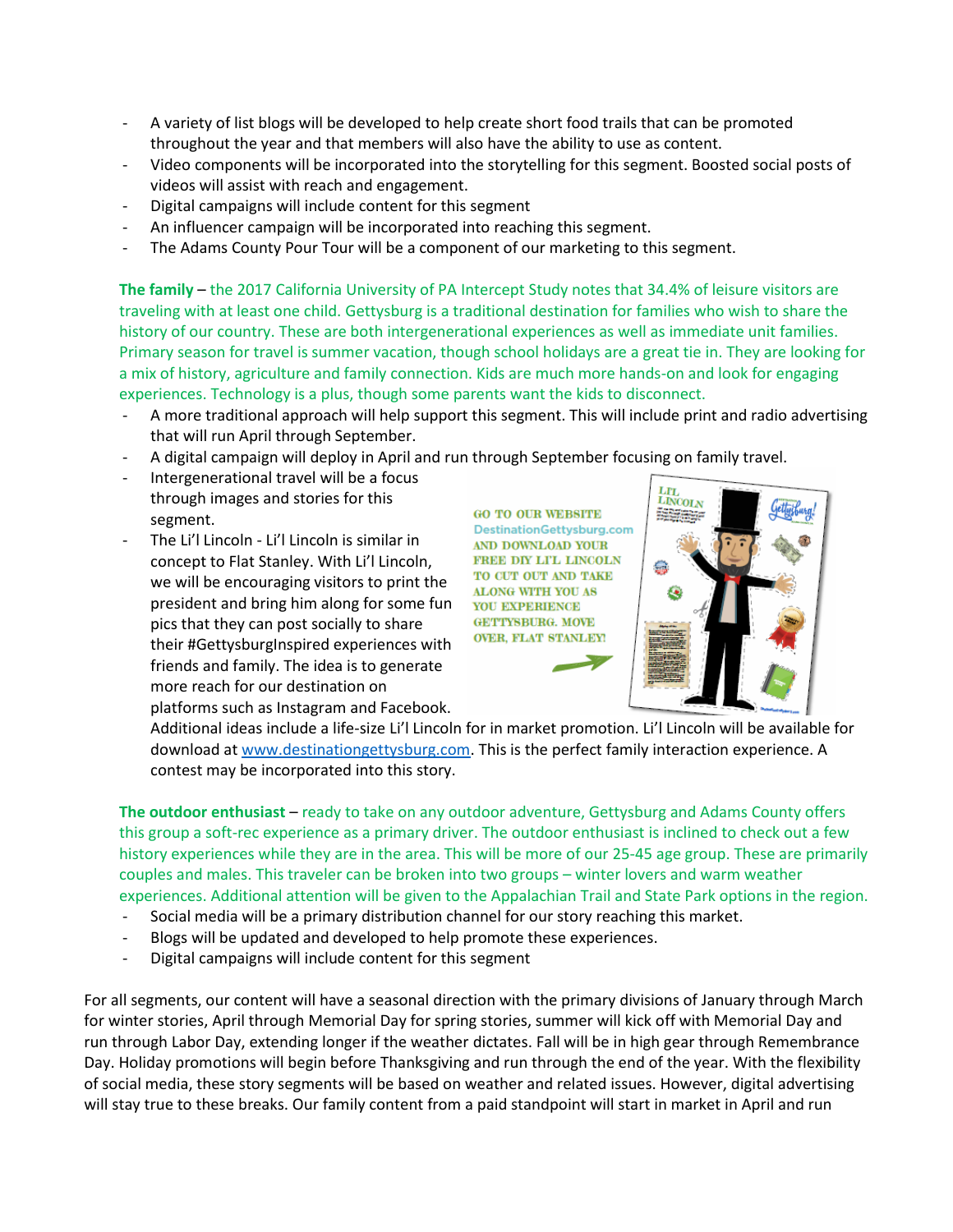through September with an overlap of couples' getaways overlapping throughout the year. Digital will add a layer for our 60+ aged traveler in our winter and fall campaigns, though at a smaller investment than our primary focus of new visitors 25-45.

The Authentic Adams stories will continue in 2019. We will produce two videos for 2019, the intent is that one will focus on the fruit industry featuring the apple industry and the other will be a town piece on East Berlin. We will continue to use the video content that has been created and develop social posts, blogs and itineraries that have an Authentic Adams feel.

Destination Gettysburg's approach will be to share stories that inspire travel to our destination. This will be done through vivid images, videos, engaging social posts, experiential and listing blogs, as well as sharing user generated content.

Destination Gettysburg will continue to work with TripAdvisor and Expedia Media and develop the Google DMO Partnership. The goal with these platforms is to reach the traveler when they are in the destination selection and planning stages. While ultimately, we would like all potential visitors to reach our content, with today's traveler, we must deliver our content where they are searching.

Working with journalists and influencers creates the editorial base of our stories. These writers will include print – both newspaper and magazine, as well as bloggers and television programming. While staff will continue to distribute general releases to a larger travel writer database, we will also develop specialized pitches to specific journalists targeting their audience and editorial calendars. Specialized pitches will be developed as multimedia campaigns with video, photos, quotes, story ideas and, where appropriate, a list of expert sources.

In addition to our ongoing story pitches, the staff will attend media marketplaces and work with the State Tourism Office on media mission opportunities. This will allow our team to have face-to-face discussion with the media. In addition, we will invite media to the destination individually and as a group for familiarization tours.

Destination Gettysburg will continue to promote the My Gettysburg app to drive visitors to the destination, events and itineraries using the push notifications. The app will be promoted through social media, consumer newsletter, the website and all print advertising.

The Travel Planner will remain the primary printed fulfillment piece for all visitor requests as well as follow up for groups and meeting planners. The piece will highlight a variety of inspirational stories on the history, culinary, recreation and events that are the product of Gettysburg and Adams County. In addition to direct distribution, the guides will be distributed at camping shows through Anderson Brochure Distribution, AAA offices, and various outlets operated by PA on Display.

The consumer newsletter will continue with monthly distribution. Advertising opportunities will be available to members with a limit of three per email. Additional efforts will be made to grow the database, including social media and in-app promotion. As well, the list will look to be segmented in 2019 for quarterly communications highlighting the users' special interest in one or more of our primary categories of history, culinary, recreation and events.

DestinationGettysburg.com and the Road to Gettysburg blog will continue to host content that presents the full story of our destination. We will work throughout the year to update content and drive users to the information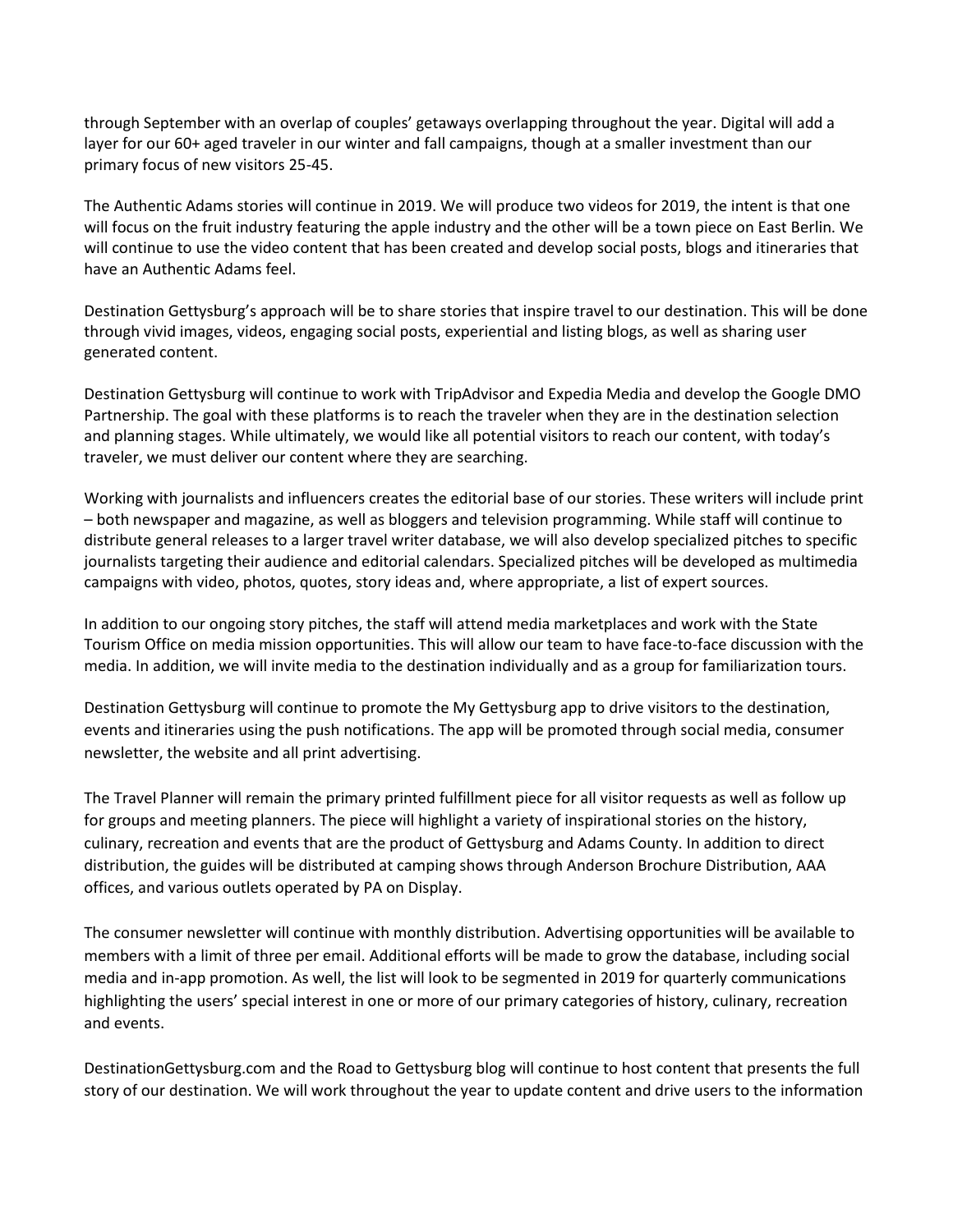they seek for planning a visit. The blog will offer a mixture of inspirational stories, photo blogs, video blogs and lists. Both platforms will be promoted through our consumer newsletter, app and social media. Both platforms currently host a tremendous amount of original content that will be shareable on social and with members. While new content will be added and new members will be incorporated in, we will utilize much of what we have generated over the last 12-18 months.

Social media continues to be a strong connection with our visitor base. Destination Gettysburg will continue utilize Facebook, Instagram, Twitter, YouTube and Pinterest to inspire new visits with engaging content that communicates the benefits of visiting. This will be done by sharing with our audience the true visitor experience with posts and by driving traffic to our owned-content and ultimately our destination. Posts will be developed around seasonal connections, Authentic Adams County and Gettysburg Inspired. The voice will continue to be that of a fun, confident and respectful insider who inspires travel by sharing insider tips, links to blogs, videos and images. In addition to posts, we will respond to comments, seek feedback and inspire others to post while in our destination. Our CrowdRiff software will assist us in creating conversations with visitors and allow us to find additional content to share and like, increasing the number of new followers on various platforms. Both organic and paid content will be managed on the various platforms.

Together, these owned, earned and paid marketing opportunities will work to reach potential and existing visitors inspiring them to travel to the destination to experience all we have to offer.

## **GENERAL PAID MEDIA OVERVIEW**

Winter – couples targeting

- Digital and SEM
- Boosted social posts
- Spring couples targeting with families beginning late spring
	- Regional print publications/lifestyle and women's
	- Radio in DC, Baltimore, Philadelphia and Pittsburgh
	- Expedia campaign begins
	- Ongoing digital, SEM and video

Summer – family targeting with some couple targeting

- Regional print publications/lifestyle and women's
- Radio in DC, Baltimore, Philadelphia and Pittsburgh
- Expedia & TripAdvisor campaigns
- Ongoing digital, SEM and video
- Billboard Pittsburgh

Holiday

- Regional print publications/lifestyle and women's
- Ongoing digital, SEM and video

#### **THE ADAMS COUNTY POUR TOUR**

During the second year of the Adams County Pour Tour, Destination Gettysburg will market the craft beverage trail through digital marketing, radio tags, social media, sponsored events, owned-content and app promotions. A concert series promotion will be developed to broaden the brand messaging. Pour Tour merchandise will launch in January and will be available first through official Pour Tour partners, then through additional retailers interested in distributing.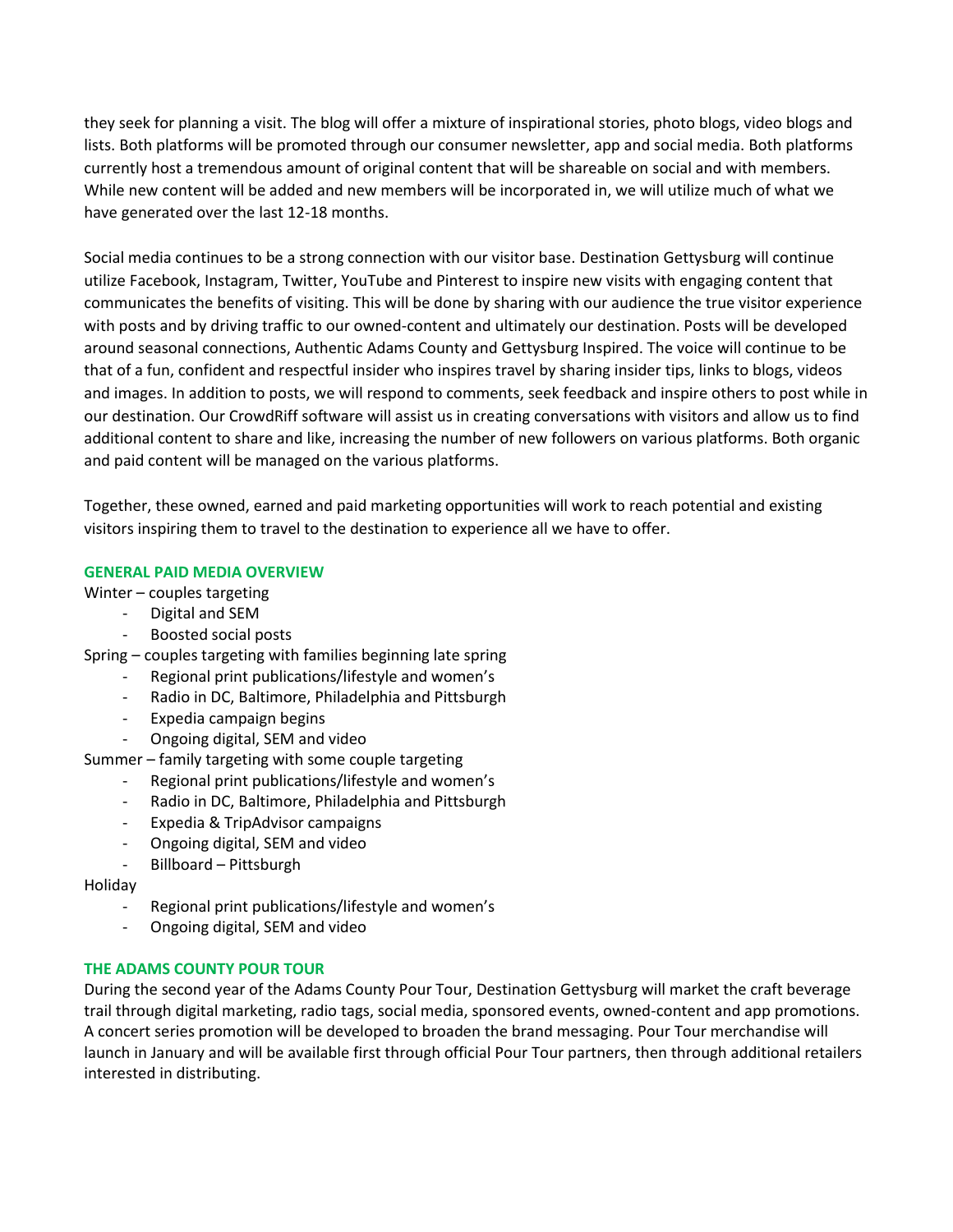#### **GROUP and INTERNATIONAL**

The group tour market is key to the success of our destination. During 2019, we will work to better define the group tour marketing and the destination offering. We will continue to utilize suggested itineraries, communicated through enewsletters, tradeshow follow up, and familiarization tours. Within the group tour market, we have several segments that we market to. These segments are outlined below.

**Tour operator/Receptive** – ultimately, we must identify the tour planner. While pricing is different, the message they need is the same – fresh new itineraries that keep their groups interested in booking. Holiday continues to be a growing season, while adult tours hit primary in fall. This group also works with the student market, which has begun to travel in both fall and spring after a primarily spring travel trend in the past.

- Attend tradeshows and conduct sales calls to conduct face-to-face discussion of needs and offerings
- Send quarterly enewsletters with sample itineraries, new experiences and shareable content
- Continue with direct mail postcard incentive program
- 'live' itineraries and other fun video marketing will be incorporated into our group marketing in 2019
- A member co-op marketing program will be developed to assist our members in reaching this market
- Promote the Warm Welcome program to our database through a direct mail program with follow up email. The Warm Welcome program allows us to track what groups are booking.
- We will continue to utilize digital options to reach the international market, including TripAdvisor and BrandUSA

**Adult/senior group leader** – this is the ultimate decision maker for this segment. They tend to fall into one of the Leisure defined audiences. They seek immersive experiences, mixing a traditional history stop with a food stop and possibly an event of free time. Positioning the experience to this group should include the things they didn't know, as the Civil War travelers is a niche in the group tour market.

This market is primarily reached through the tour operator, while the inspiration is delivered to the end user through our leisure marketing efforts.

**Teacher/student** – history focused with an opportunity to mix in ghostly adventures and agtourism experiences. This has been a group that ranges from middle school to high school. A new segment in this group is the performance group market. It is key that messaging connects with lesson plans and engages the students in history, science, and critical thinking.

- In addition to reaching this marketing through tour operators, Destination Gettysburg has established a direct link to teachers through Social Studies tradeshows. This has allowed us to develop a database with teachers and school administrators for direct marketing.
- Staff will develop or purchase a school database for Pennsylvania and Maryland-based schools that will be used for marketing purposes.

**International operator** – for the first-time international traveler, the operator needs to know what the basic experience is for the guest. This group is a smaller set of operators who also work with Foreign Individual Traveler (FIT) to generate individual international travelers. It is key to have a set and easy plan for the traditional, as well as the authentic deep dive for the FIT traveler. Travel patterns are country dependent.

Based on research conducted by California University of Pennsylvania, international visitors make up approximately 3% of our overall visitation. Each year, we dedicate a small portion of our budget to reach this market through sales, paid advertising and media relations working in partnership with the State and regional partners. Our primary focus is on the United Kingdom, Germany, Australia, Canada and China.

Our location on route from New York to Washington, DC allows us to capture visitors looking to see the United States. We have been able to take advantage of this for decades and plan to continue. Itineraries will be created to help show how easy it is to make Gettysburg part of an international visit. In addition to promoting the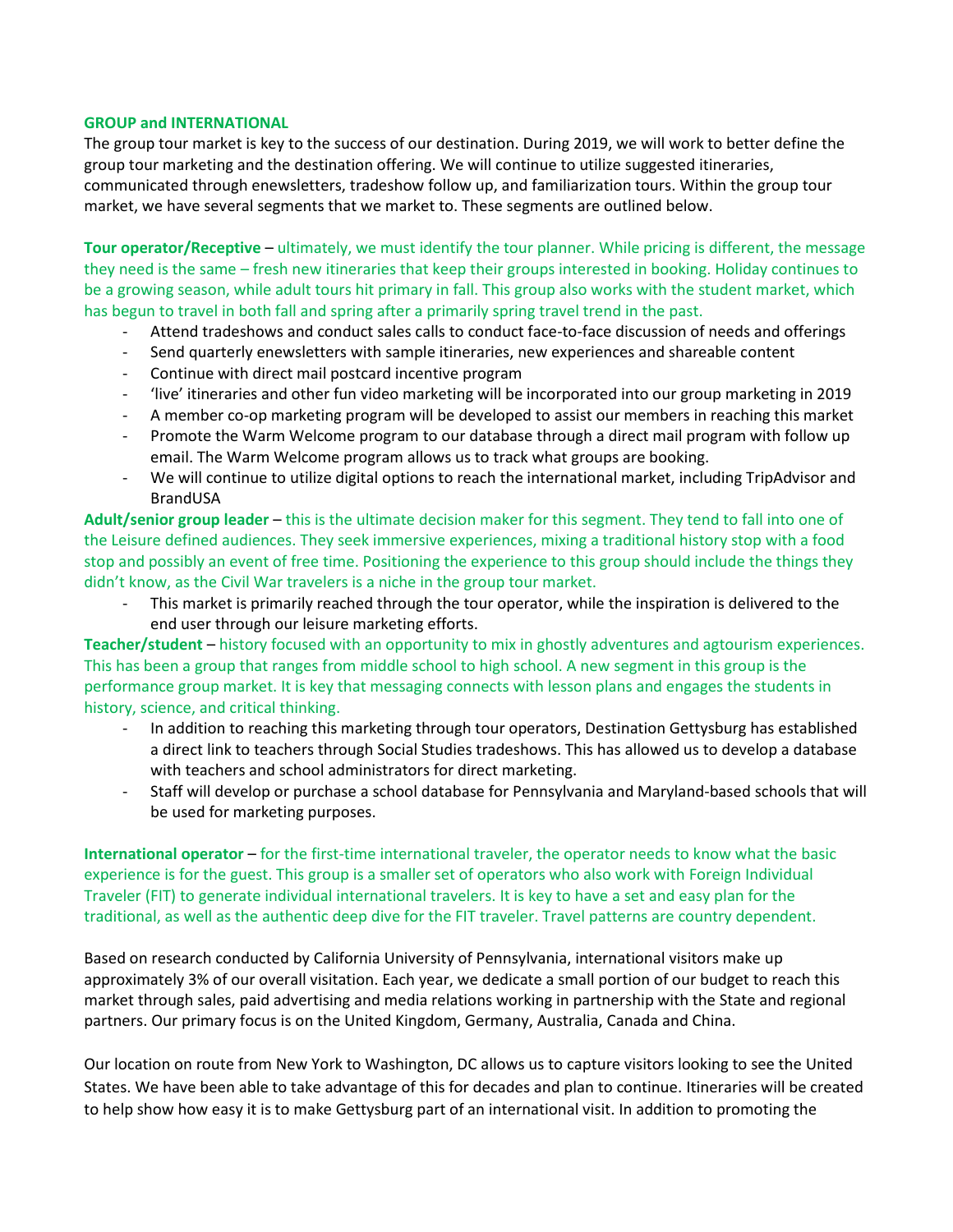destination as a natural connection between tier one cities, we will showcase our history, small town America assets and our countryside.

As we have done in the past, Destination Gettysburg will attend IPW, the largest in-bound international tradeshow in the US. We will take appointments both with operators and with journalists. In addition, we will participate in North American Journeys East to reach New York-based receptive operators. In addition to attending these two shows, the destination receives representation on the associations web portal which includes a destination overview, images and itineraries. Pre- and post-show communication with attendees is carried out and leads are shared with members.

In spring, the destination will participate in a Brand USA MegaFam focusing on travel representatives from the UK and Ireland. Our participation will connect us with Pittsburgh and Baltimore. Additional opportunities with Brand USA and regional DMO partners will be established to support sales calls to United States-based receptives. Destination Gettysburg will also continue to work with CRUSA when available to connect our destination with the Washington, DC region.

New in 2019, an electronic communication will be established to communicate itinerary ideas and share usable content with international receptive and operator contacts. This will allow us to keep Gettysburg in the forefront of the planner's mind as they are creating travel experiences for the international market.

### **MEETINGS**

The meetings segment represents a growth market for the destination. However, based on our limited product and access to a major airport, we have struggled to make much of an impact when compared to years of investment. As a primary leisure destination, we can utilize the meetings industry to supplement mid-week and off-season travel. Due to our lack of air service and smaller facility size offering, Destination Gettysburg targets meetings and events that host up to 500 attendees and peak room nights of 200 rooms. We look to associations, corporate travel and specialty groups in Harrisburg, Washington, DC and Philadelphia, as well as local companies who may host meetings, to drive the traffic. Our differentiator in the market is our leadership development programs partnered with our unique meeting venues. While we have seen a growing interest in our destination as a meeting site, we are still working to establish our brand in this segment. There are two main areas of focus within this market.

**Association** – Both Harrisburg and Washington, DC are home to a variety of statewide and national associations that represent every segment of business, non-profit and social group. Typically, these groups are on a rotation of regional location for booking meetings. Opportunities for regional, board and full association meetings are available.

- Maintain membership in meeting planner associations and attend regular networking events
- Using our database and updates through our memberships in industry organizations, develop an ongoing brand awareness program to ensure we are considered for the rotation. Working with our members, identify a target list of 10 state associations not currently coming to Gettysburg that we can target for bookings.
- Digital and SEM with the addition of CRM look-a-like audience targeting
- Re-establish our enewsletter